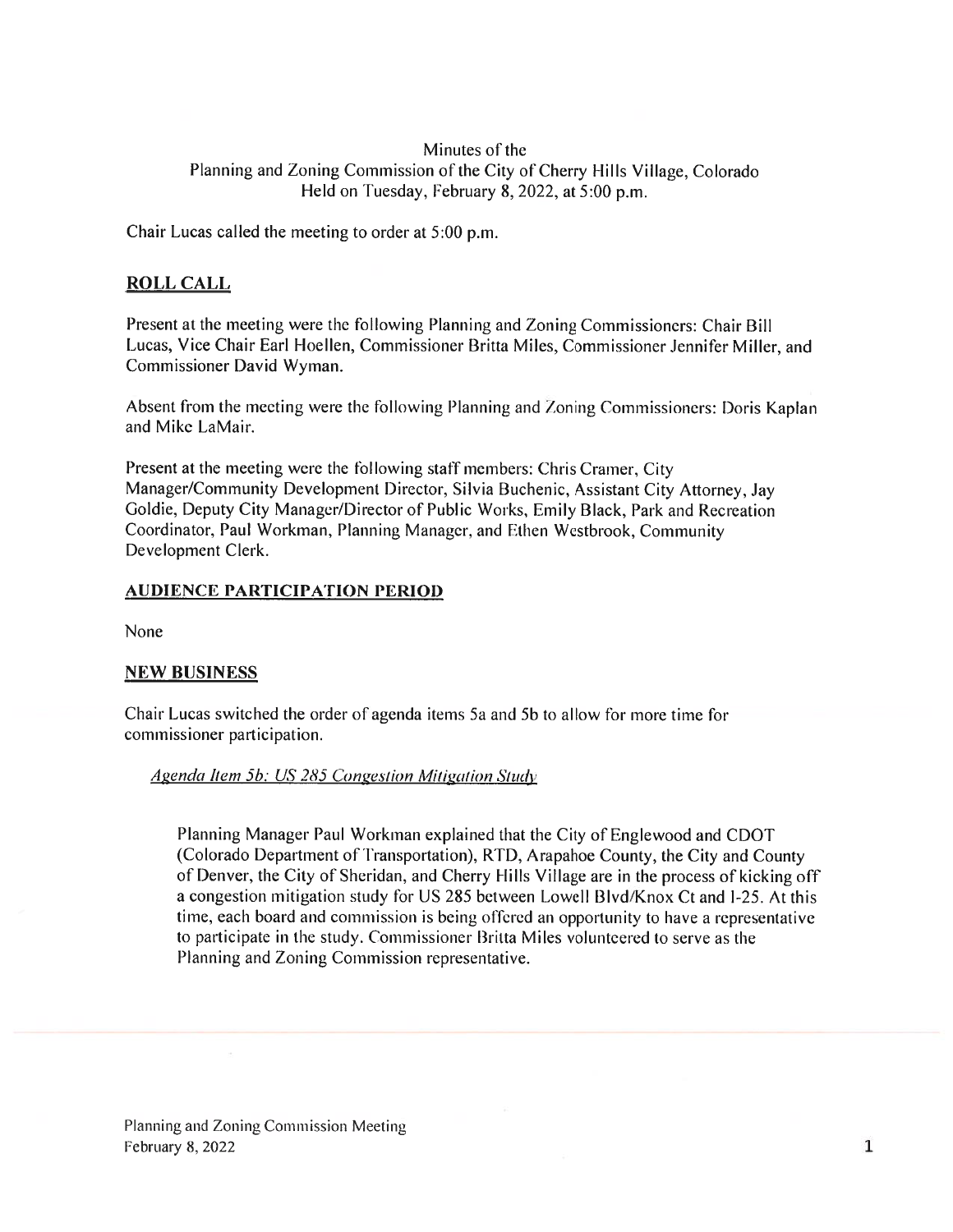## Agenda Item 5a: 3 Crest  $Rd - Right$  of Way Vacation

Public Works Director Jay Goldie gave <sup>a</sup> presentation describing the location of the vacated area. reasoning for the vacated area, maintenance of the vacated area, the possibility of additional reasonable considerations, and staff's recommendation to approve the right of way vacation.

Mr. Jordan Laycob, introduced himself as the property owner of 3 Crest Rd. He then explained his desire to beautify the area that he would be responsible for as well as allow for better access to the property.

Commissioner Wyman asked if there was any interest in vacating Crest Rd in its entirety due to maintenance.

Mr. Goldie stated state law regulations would complicate the propose<sup>d</sup> vacation as well as all three property owners along Crest Rd would have to participate in the right of way vacation. Mr. Goldie explained the land vacated would then have to be distributed to the three property owners evenly, leading to an easement being required for the owners of 3 Crest Rd to access their property.

Vice Chair Hoellen asked for clarification regarding the state law regulations.

Mr. Goldie explained the parallel lines in relation to the road and the propose<sup>d</sup> portion of right of way to be vacated would then require all three property owners in the area to be <sup>a</sup> par<sup>t</sup> of the right of way vacation.

Chair Lucas asked about the purpose of the additional parking spaces.

Mr. Laycob stated the additional parking is to provide better access for guests and deliveries.

Chair Lucas asked if the property owner to the southeast expresse<sup>d</sup> any concern.

Mr. Goldie stated the property owner to the southeast did not submit any comment or concern.

Commissioner Hoellen asked about including additional consideration in the motion.

Mr. Goldie stated the commission could include language to recommend to City Council that council take additional considerations into account.

Assistant City Attorney Silvia Buchenic stated to ensure the safety and welfare of the City are accounted for when asking for reasonable additional considerations.

Commissioner Wyman made <sup>a</sup> motion to recommend to City Council that the City approve the vacation of the City's right-of-way as depicted in the Vacation Petition, subject to the condition that the applicant executes a maintenance agreement that will run with the property in perpetuity and that City Council take into account additional consideration to be consistent with historic city practices.

Planning and Zoning Commission Meeting February 8, 2022  $\sim$  2